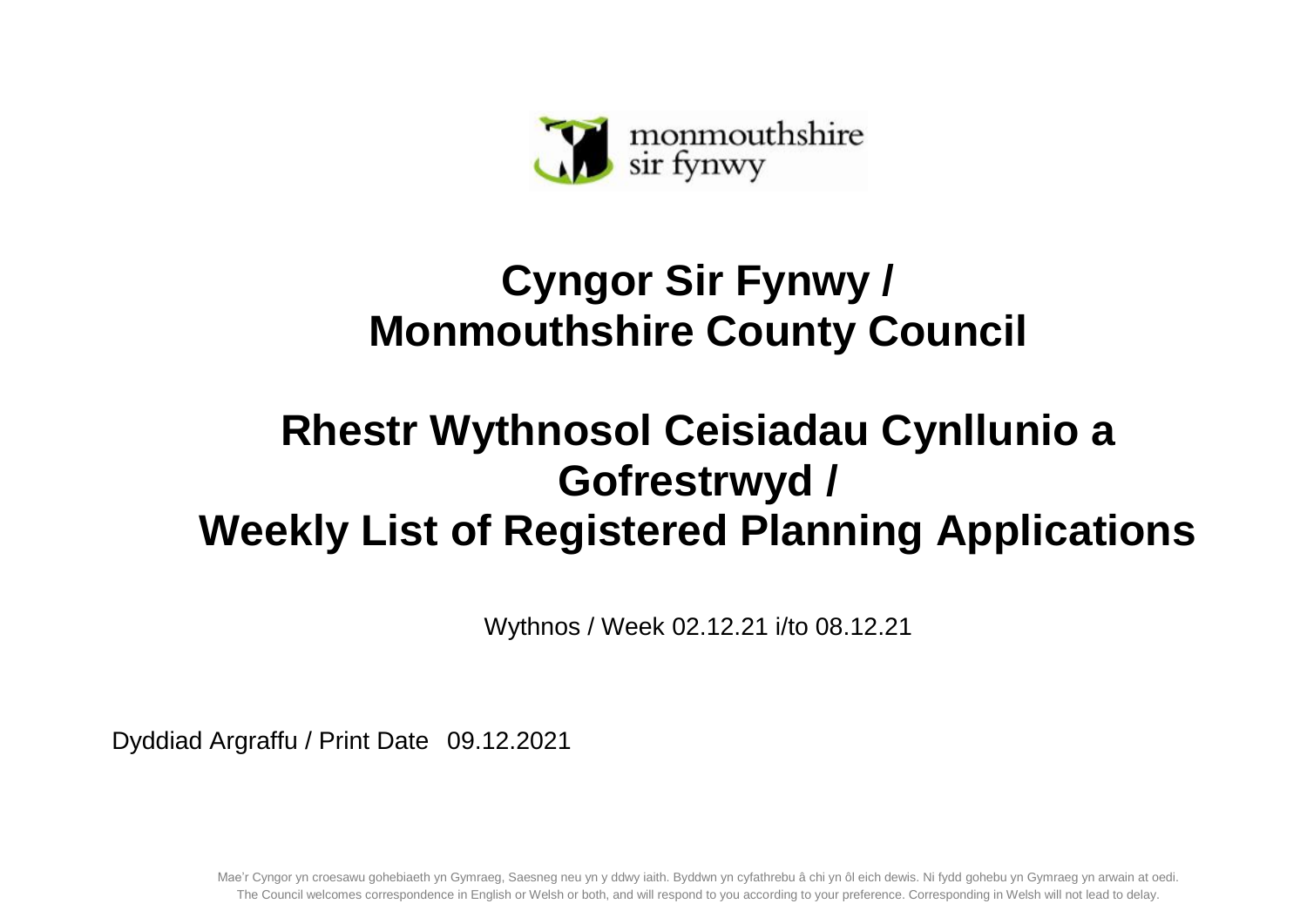| <b>Ward/Ward</b>                                                                            | <b>Rhif Cais/</b><br><b>Application</b><br><b>Number</b>               | Disgrifia d o'r<br>Datblygiad/<br><b>Development</b><br><b>Description</b>                                                                                               | <b>Cyfeiriad Safle/</b><br><b>Site Address</b>                                                                            | Enw a Chyfeiriad yr<br>Ymgeisydd/<br><b>Applicant Name &amp;</b><br><b>Address</b>                                                | Enw a Chyfeiriad<br>yr Asiant/<br><b>Agent Name &amp;</b><br><b>Address</b>                                                 | <b>Math Cais/</b><br><b>Application</b><br><b>Type</b> | Dwyrain/<br>Gogledd<br>Easting/<br><b>Northing</b> |
|---------------------------------------------------------------------------------------------|------------------------------------------------------------------------|--------------------------------------------------------------------------------------------------------------------------------------------------------------------------|---------------------------------------------------------------------------------------------------------------------------|-----------------------------------------------------------------------------------------------------------------------------------|-----------------------------------------------------------------------------------------------------------------------------|--------------------------------------------------------|----------------------------------------------------|
| <b>Llanfoist</b><br>Fawr<br>Plwyf/ Parish:<br><b>Llanfoist Fawr</b><br>Community<br>Council | DM/2021/01173<br>Dyddiad App. Dilys/<br>Date App. Valid:<br>22.09.2021 | Erection of new<br>dwelling house and<br>domestic garage.                                                                                                                | Camelia Cottage<br><b>Gypsy Lane</b><br>Llanfoist<br>Abergavenny<br>Monmouthshire<br>NP7 9LS                              | Mr And Mrs Huw<br>And Hanna Powell<br>Camelia Cottage<br>Gypsy Lane<br>Llanfoist<br>Abergavenny<br>Monmouthshire<br>NP7 9LS       | No Agent                                                                                                                    | Planning<br>Permission                                 | 328986<br>213093                                   |
| <b>Llanfoist</b><br>Fawr<br>Plwyf/ Parish:<br><b>Llanfoist Fawr</b><br>Community<br>Council | DM/2021/01258<br>Dyddiad App. Dilys/<br>Date App. Valid:<br>03.12.2021 | Glazed enclosure<br>to be attached to<br>the rear wall of<br>house (lean to<br>style), in order to<br>allow swimming<br>365 days of the<br>year as a form of<br>therapy. | 35 St Helen's<br>Crescent<br>Llanellen<br>Abergavenny<br>Monmouthshire<br>NP7 9HN                                         | Mr Jason Lewis<br>35 St Helen's<br>Crescent<br>Llanellen<br>Abergavenny<br>Monmouthshire<br>NP7 9HN                               | Mr Jeff Murray<br><b>Swimex Enclosures</b><br>Unit 2<br>The Courthouse<br>Mill Road<br>Oundle<br>Northamptonshire<br>PE84XA | Householder                                            | 330045<br>210950                                   |
| <b>Cantref</b><br>Plwyf/ Parish:<br>Abergavenny<br><b>Town Council</b>                      | DM/2021/01749<br>Dyddiad App. Dilys/<br>Date App. Valid:<br>09.11.2021 | Rear extension of<br>existing dwelling to<br>provide additional<br>bedroom.                                                                                              | Sparchford Villa<br>77 Chapel Road<br>Abergavenny<br>NP77DR                                                               | Mr Owen Davies<br>Sparchford Villa, 77,<br><b>Chapel Road</b><br>Abergavenny<br>NP7 7DR                                           | <b>Owen Davies</b><br><b>Consulting Ltd</b><br>77 Chapel Road<br>Abergavenny<br>NP77DR<br>United Kingdom                    | Householder                                            | 329245<br>214797                                   |
| Lansdown<br>Plwyf/ Parish:<br>Abergavenny<br><b>Town Council</b>                            | DM/2021/01914<br>Dyddiad App. Dilys/<br>Date App. Valid:<br>08.12.2021 | Proposing to<br>remove the current<br>demountable cabin<br>and shipping<br>container, that is<br>based in the                                                            | Abergavenny Youth<br><b>And Community</b><br><b>Education Centre</b><br>Old Hereford Road<br>Abergavenny<br>Monmouthshire | Mr Darryl White<br>Monmouthshire<br><b>County Council</b><br>Abergavenny Youth<br><b>And Community</b><br><b>Education Centre</b> | No Agent                                                                                                                    | Planning<br>Permission                                 | 329797<br>214926                                   |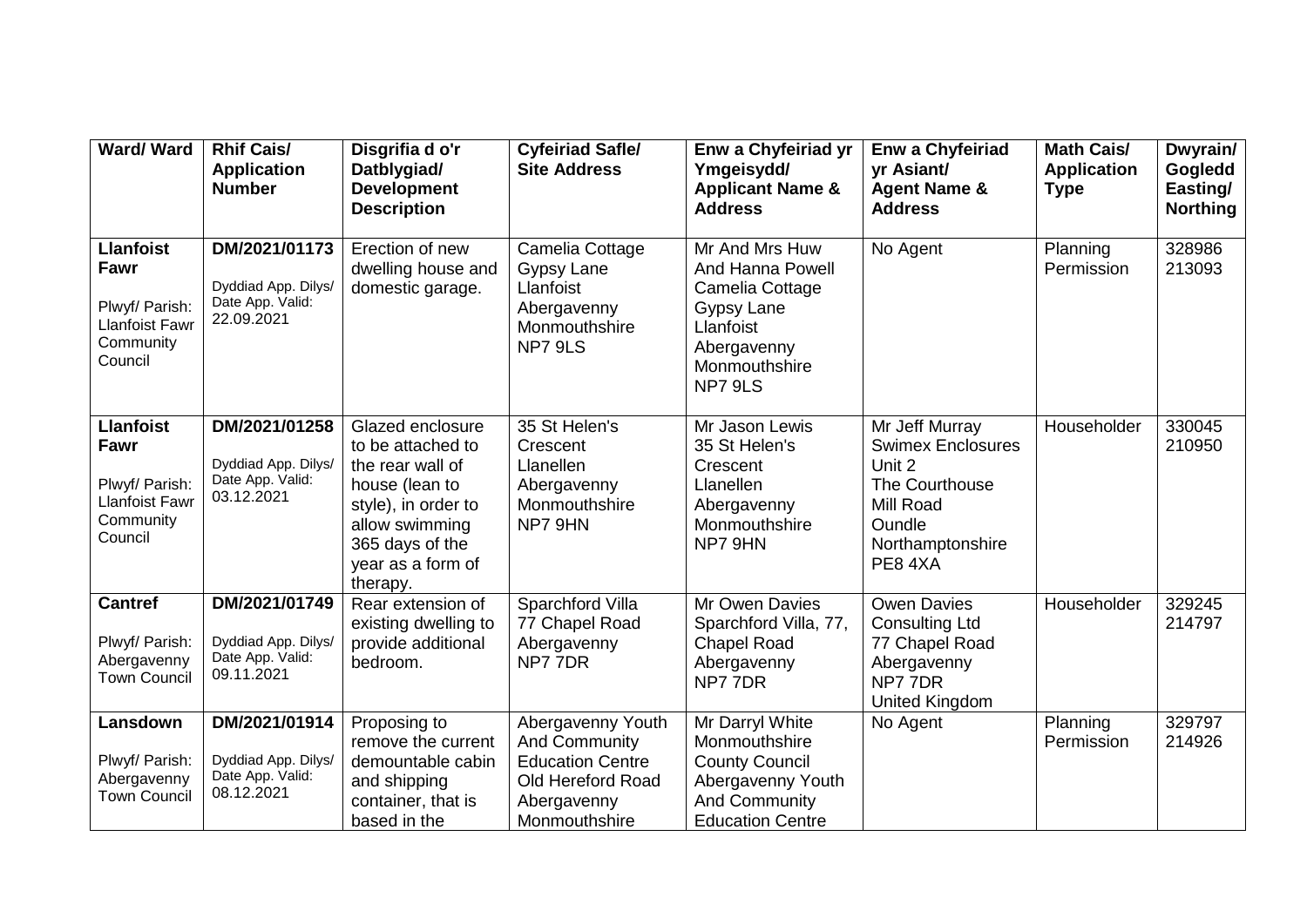|                                                                                                             |                                                                        | outside space of<br>Abergavenny<br>Community<br>Learning Centre,<br>with a demountable<br>that is slightly<br>bigger, more<br>modern, that has<br>better DDA<br>compliance and is<br>safer to use.            | NP7 6EL                                                                                    | Old Hereford Road<br>Abergavenny<br>Monmouthshire<br>NP7 6EL                                                                   |                                                                                                                                            |                           |                  |
|-------------------------------------------------------------------------------------------------------------|------------------------------------------------------------------------|---------------------------------------------------------------------------------------------------------------------------------------------------------------------------------------------------------------|--------------------------------------------------------------------------------------------|--------------------------------------------------------------------------------------------------------------------------------|--------------------------------------------------------------------------------------------------------------------------------------------|---------------------------|------------------|
| <b>Priory</b><br>Plwyf/ Parish:<br>Abergavenny<br><b>Town Council</b>                                       | DM/2021/01893<br>Dyddiad App. Dilys/<br>Date App. Valid:<br>26.11.2021 | Installation of<br>photovoltaic array<br>to the flat roof area<br>of Morrisons<br>Supermarket<br>Abergavenny.                                                                                                 | <b>Morrisons</b><br>Park Road<br>Abergavenny<br>Monmouthshire<br>NP7 5TP                   | Mr Richard<br>Goodison<br>Gondola Pro<br><b>United House</b><br><b>High Road</b><br>Earlsheaton<br>Dewsbury<br><b>WF12 8BB</b> | Mr Richard<br>Goodison<br>Gondola Pro<br><b>United House</b><br>High Road<br>Earlsheaton<br>Dewsbury<br><b>WF12 8BB</b>                    | Planning<br>Permission    | 330056<br>214415 |
| <b>Llantilio</b><br><b>Crossenny</b><br>Plwyf/ Parish:<br>Llangattock<br>Vibon Avel<br>Community<br>Council | DM/2021/01962<br>Dyddiad App. Dilys/<br>Date App. Valid:<br>30.11.2021 | Discharge of<br>condition 3 relating<br>to DM/2020/00980<br>(approval of<br>Archaeologist).                                                                                                                   | <b>Drybridge House</b><br><b>Brink Road</b><br><b>Skenfrith</b><br>Monmouthshire<br>NP78UH | Mr Peter Philipson<br>Drybridge House<br><b>Brink Road</b><br><b>Skenfrith</b><br>NP78UH<br>Wales                              | No Agent                                                                                                                                   | Discharge of<br>Condition | 345305<br>220524 |
| <b>Mitchel</b><br><b>Troy</b><br>Plwyf/ Parish:<br><b>Mitchel Troy</b><br>Community<br>Council              | DM/2021/01805<br>Dyddiad App. Dilys/<br>Date App. Valid:<br>06.12.2021 | Non material<br>amendments in<br>relation to planning<br>consent 31428 - to<br>convert the barns<br>into 1 dwelling and<br>erection of carport<br>and bat Loft, the<br>previous approval<br>was granted for 2 | <b>Land To South East</b><br>Of<br>Lower House<br>Mitchel Troy Road<br><b>Mitchel Troy</b> | Mr & Mrs J. Hayes<br><b>Lower House Barns</b><br><b>Mitchel Troy</b><br><b>NP25 4BL</b>                                        | Mr Lee Beard<br><b>Apex Architecture</b><br>Ltd<br><b>Wyastone Business</b><br>Park<br><b>Wyastone Leys</b><br>Monmouth<br><b>NP25 3SR</b> | Non Material<br>Amendment | 347566<br>209434 |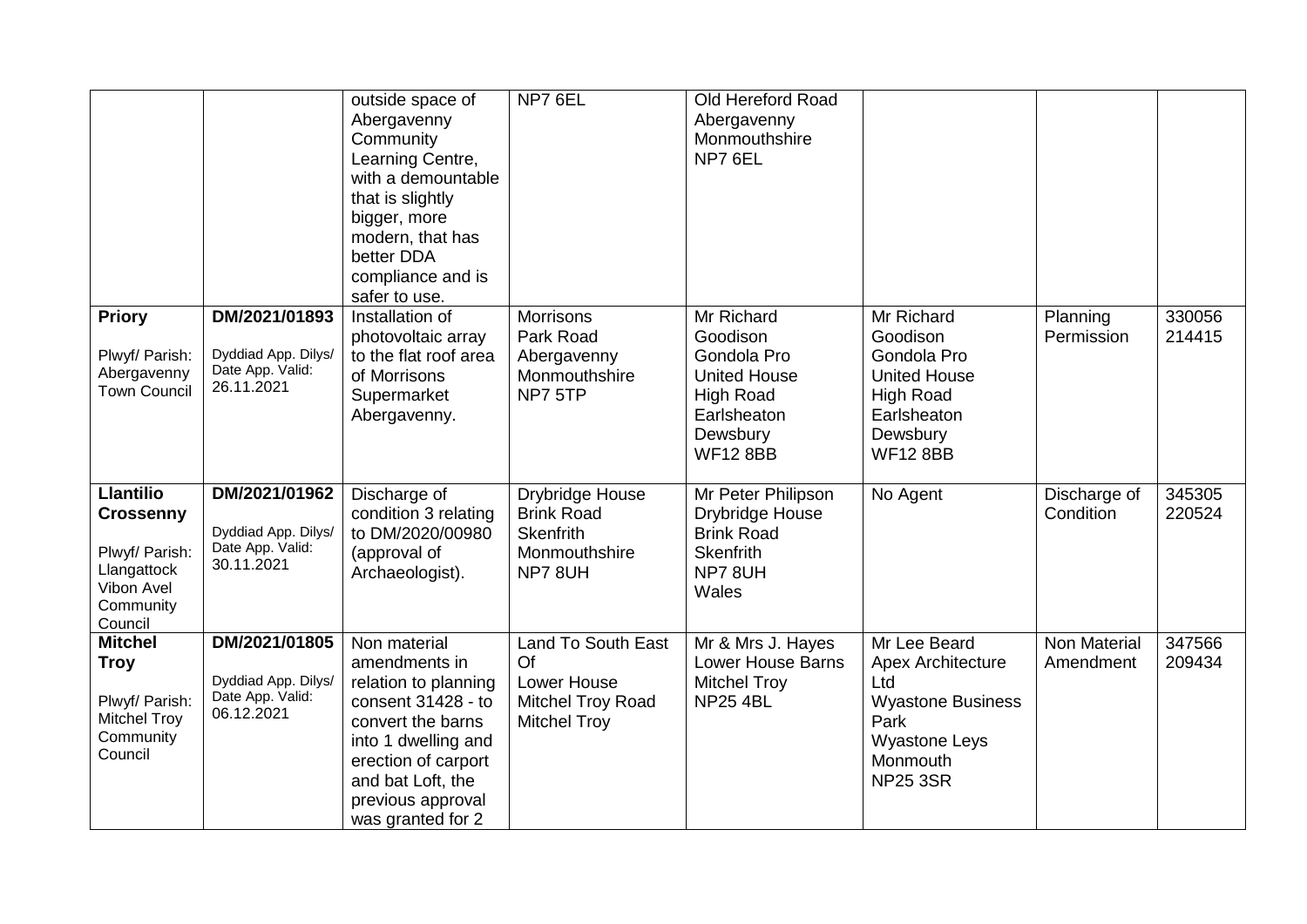|                                                                                                |                                                                        | dwellings.                                                                                                                                               |                                                                                              |                                                                                                                       |                                                                                                                                    |                                             |                  |
|------------------------------------------------------------------------------------------------|------------------------------------------------------------------------|----------------------------------------------------------------------------------------------------------------------------------------------------------|----------------------------------------------------------------------------------------------|-----------------------------------------------------------------------------------------------------------------------|------------------------------------------------------------------------------------------------------------------------------------|---------------------------------------------|------------------|
| <b>Mitchel</b><br><b>Troy</b><br>Plwyf/ Parish:<br><b>Mitchel Troy</b><br>Community<br>Council | DM/2021/01952<br>Dyddiad App. Dilys/<br>Date App. Valid:<br>01.12.2021 | Construction of<br>timber deck and<br>balustrade<br>(retrospective) and<br>construction of<br>proposed sauna.                                            | 5 Hillside Close<br><b>Mitchel Troy</b><br>Monmouth<br>Monmouthshire<br><b>NP25 4JR</b>      | Mr & Mrs E Opher<br>5 Hillside Close<br><b>Mitchel Troy</b><br>Monmouth<br>Monmouthshire<br><b>NP25 4JR</b>           | <b>Elliott Pardington</b><br>Architecture<br>Drybridge House<br>Drybridge Park<br>Monmouth<br><b>NP25 5AS</b>                      | Householder                                 | 349086<br>209336 |
| Goytre<br>Fawr<br>Plwyf/ Parish:<br>Goetre Fawr<br>Community<br>Council                        | DM/2021/01842<br>Dyddiad App. Dilys/<br>Date App. Valid:<br>15.12.2021 | Proposed new rear<br>single storey infill<br>extension to create<br>large kitchen living<br>area, new home<br>office and<br>replacement utility<br>room. | Ivanhoe<br>Pen-y-wern Road<br>Penperlleni<br>Goytre<br>Pontypool<br>Monmouthshire<br>NP4 0AA | Mr J Jones<br>Ivanhoe<br>Pen-y-wern Road<br>Penperlleni<br>Goytre<br>Pontypool<br>Monmouthshire<br>NP4 0AA            | Mr James Griffiths<br><b>Griffiths Design</b><br>Limited<br>31 Castle Oak<br><b>Usk</b><br><b>NP151SG</b><br><b>United Kingdom</b> | Certificate of<br>Prop Lawful<br>Use or Dev | 333017<br>205147 |
| <b>Llanbadoc</b><br>Plwyf/ Parish:<br>Gwehelog<br>Fawr<br>Community<br>Council                 | DM/2021/01801<br>Dyddiad App. Dilys/<br>Date App. Valid:<br>08.11.2021 | Replacement of<br>existing storage<br>buildings with an<br>exemplar Eco<br>single dwelling                                                               | Sunny Bank<br>Trostrey<br>Gwehelog<br><b>Usk</b><br><b>NP15 1JH</b>                          | Sam Nowogrodski<br>287 Park Road<br>Cwmparc<br><b>CF42 6LG</b><br><b>United Kingdom</b>                               | Mr Sean Taylor<br>Onyx Land<br>Consulting<br>Apex House<br><b>Wonastow Road</b><br>Monmouth<br><b>NP25 5JB</b>                     | Planning<br>Permission                      | 337989<br>204056 |
| <b>Llanbadoc</b><br>Plwyf/ Parish:<br>Llanbadoc<br>Community<br>Council                        | DM/2021/01938<br>Dyddiad App. Dilys/<br>Date App. Valid:<br>26.11.2021 | Fell two poplar<br>trees.                                                                                                                                | The Mayfield<br>A472 Woodside<br>Llanbadoc<br>Monmouth<br>Monmouthshire<br><b>NP15 1SY</b>   | Mr Martin<br>Boughtwood<br>The Mayfield<br>A472 Woodside<br>Llanbadoc<br>Monmouth<br>Monmouthshire<br><b>NP15 1SY</b> | No Agent                                                                                                                           | Works to<br>trees in a<br>Con Area          | 337192<br>201027 |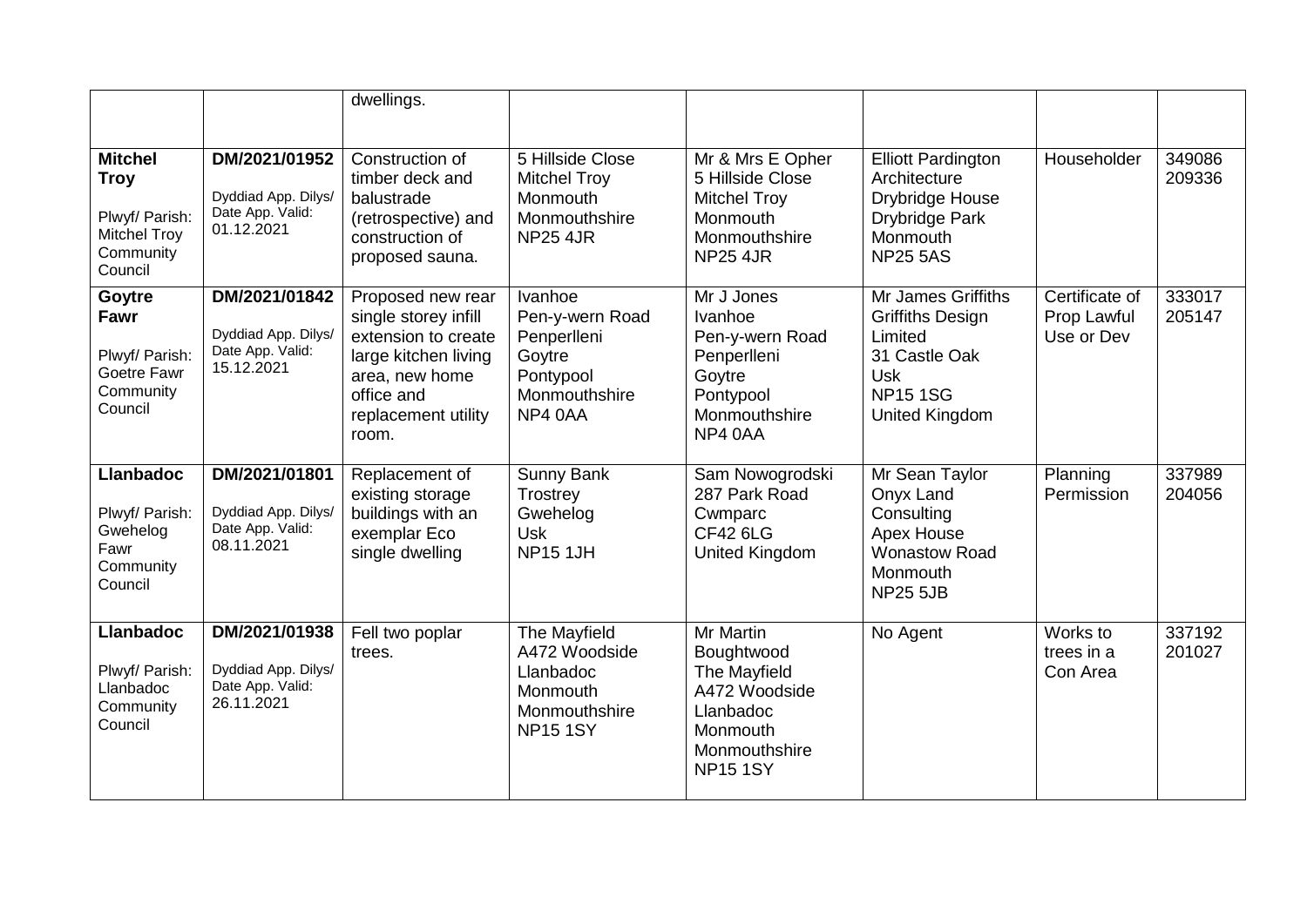| Raglan<br>Plwyf/ Parish:<br>Raglan<br>Community<br>Council                                       | DM/2021/01687<br>Dyddiad App. Dilys/<br>Date App. Valid:<br>09.11.2021 | Discharge of<br>Condition 10<br>(Construction<br><b>Method Statement)</b><br>for planning<br>decision<br>DC/2018/00208.                                         | <b>Llanishen Court</b><br>Farm<br>Lower Raglan Road<br>Llangovan<br>Monmouth<br>Monmouthshire<br><b>NP25 4BT</b> | Mr Nick Waters<br><b>Llanishen Court</b><br><b>NP25 4BT</b><br><b>United Kingdom</b>                                    | No Agent                                                                                                                                             | Discharge of<br>Condition                   | 343955<br>204808 |
|--------------------------------------------------------------------------------------------------|------------------------------------------------------------------------|-----------------------------------------------------------------------------------------------------------------------------------------------------------------|------------------------------------------------------------------------------------------------------------------|-------------------------------------------------------------------------------------------------------------------------|------------------------------------------------------------------------------------------------------------------------------------------------------|---------------------------------------------|------------------|
| <b>Trellech</b><br><b>United</b><br>Plwyf/ Parish:<br>Trellech<br>United<br>Community<br>Council | DM/2021/01905<br>Dyddiad App. Dilys/<br>Date App. Valid:<br>02.12.2021 | Proposed single<br>storey extension to<br>rear of property<br>together with<br>associated works<br>and demolition of<br>existing extension.                     | Jasmine Cottage<br><b>Church Street</b><br>Trellech<br>Monmouth<br>Monmouthshire<br><b>NP25 4PA</b>              | Mrs Heather Boyd<br>Jasmine Cottage<br><b>Church Street</b><br>Trellech<br>Monmouth<br>Monmouthshire<br><b>NP25 4PA</b> | Mr Jonathan Tovey<br>Monks Vault<br><b>Chepstow Road</b><br>Raglan<br><b>NP15 2HY</b><br><b>United Kingdom</b>                                       | Householder                                 | 350053<br>205390 |
| <b>Trellech</b><br><b>United</b><br>Plwyf/ Parish:<br>Trellech<br>United<br>Community<br>Council | DM/2021/01925<br>Dyddiad App. Dilys/<br>Date App. Valid:<br>07.12.2021 | Single storey<br>extension to rear of<br>existing dwelling.<br>Insertion of new<br>window and door to<br>existing flank<br>elevations at<br>ground floor level. | Longwood<br><b>School Road</b><br>The Narth<br>Monmouth<br>Monmouthshire<br><b>NP25 4QN</b>                      | Mr & Mrs B<br>Pardington<br>Longwood<br><b>School Road</b><br>The Narth<br>Monmouth<br><b>NP25 4QN</b>                  | <b>Elliott Pardington</b><br>Architecture<br><b>Drybridge House</b><br><b>Drybridge Park</b><br>Monmouth<br><b>NP25 5AS</b><br><b>United Kingdom</b> | Certificate of<br>Prop Lawful<br>Use or Dev | 352309<br>206291 |
| <b>Usk</b><br>Plwyf/ Parish:<br><b>Usk Town</b><br>Council                                       | DM/2021/01672<br>Dyddiad App. Dilys/<br>Date App. Valid:<br>07.10.2021 | Change of use of<br>existing building<br>from Class D1<br>medical centre<br>class to class C3<br>(a) single dwelling.                                           | The Medical Centre<br><b>Maryport Street</b><br><b>Usk</b><br>Monmouthshire<br><b>NP15 1AB</b>                   | Drs Alan and Susan<br><b>Jarrett</b><br>Cefn Buchan<br>Llangwm<br><b>Usk</b><br><b>NP15 1HG</b>                         | Mrs Liz Hernon<br><b>Hernon Associates</b><br>The Old Shop<br>Kingcoed<br><b>Usk</b><br><b>NP15 1DS</b>                                              | Planning<br>Permission                      | 337649<br>200806 |
| <b>Usk</b><br>Plwyf/ Parish:<br>Usk Town<br>Council                                              | DM/2021/01896<br>Dyddiad App. Dilys/<br>Date App. Valid:<br>03.12.2021 | Erection of a flat<br>roof, single storey<br>timber framed<br>building to serve as<br>a home office.                                                            | 34 Maryport Street<br><b>Usk</b><br>Monmouthshire<br><b>NP15 1AE</b>                                             | Mr Michael Farkas<br>Highwinds<br>Tredunnock<br><b>NP15 1PF</b><br>Monmouthshire                                        | No Agent                                                                                                                                             | Householder                                 | 337731<br>200684 |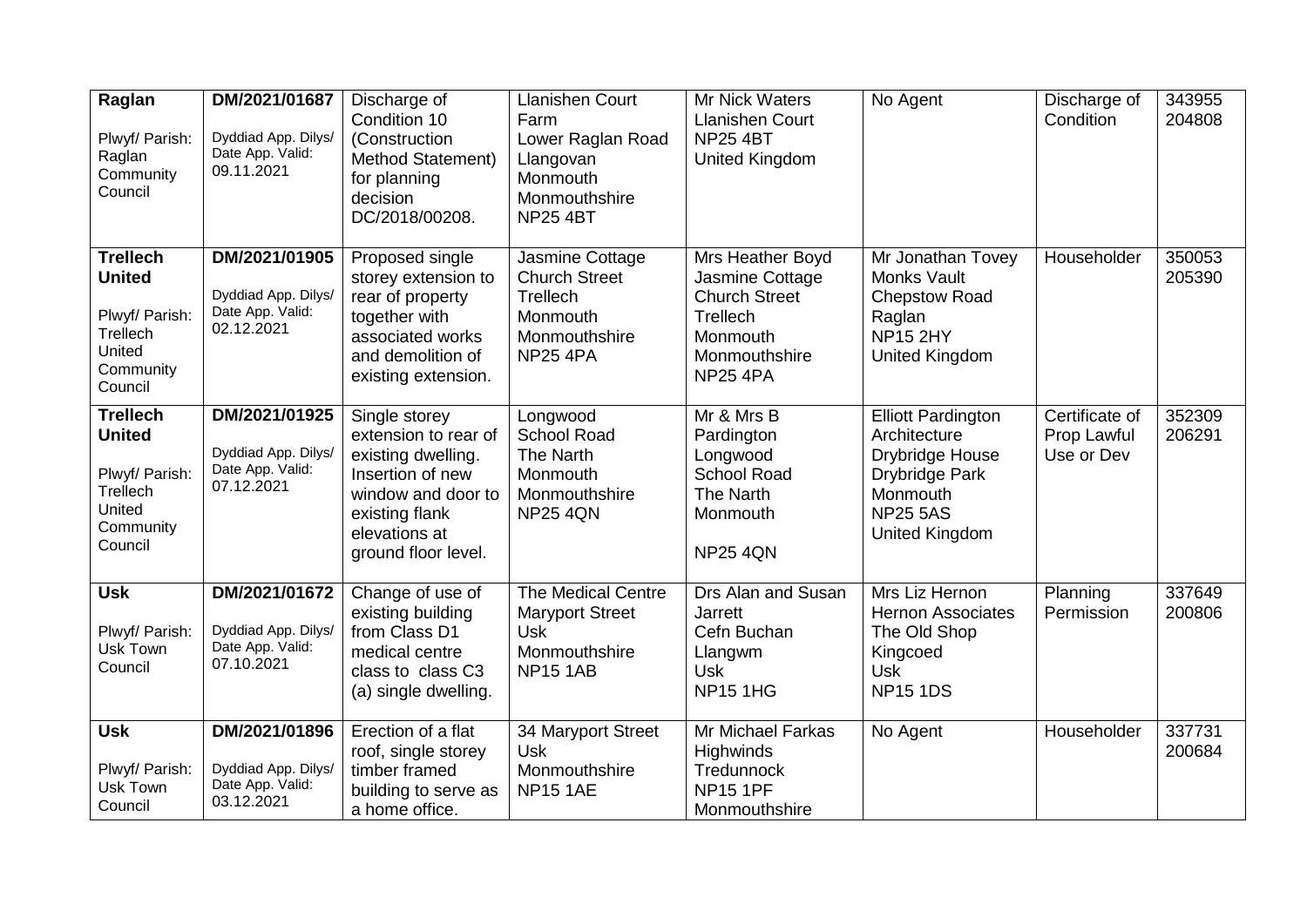| <b>Usk</b><br>Plwyf/ Parish:<br>Usk Town<br>Council                   | DM/2021/01930<br>Dyddiad App. Dilys/<br>Date App. Valid:<br>03.12.2021 | Proposed<br>replacement rear<br>extension and attic<br>conversion.                                                                                                                                                                            | 15 Conigar Crescent<br><b>Usk</b><br>Monmouthshire<br><b>NP15 1RX</b> | Mr Powell<br>15 Conigar Crescent<br><b>Usk</b><br>Monmouthshire<br><b>NP15 1RX</b>                     | Mr James Griffiths<br><b>Griffiths Design</b><br>Limited<br>31 Castle Oak<br><b>Usk</b><br><b>NP151SG</b>         | Householder                                      | 337502<br>200902 |
|-----------------------------------------------------------------------|------------------------------------------------------------------------|-----------------------------------------------------------------------------------------------------------------------------------------------------------------------------------------------------------------------------------------------|-----------------------------------------------------------------------|--------------------------------------------------------------------------------------------------------|-------------------------------------------------------------------------------------------------------------------|--------------------------------------------------|------------------|
| <b>St Marys</b><br>Plwyf/ Parish:<br>Chepstow<br><b>Town Council</b>  | DM/2021/01622<br>Dyddiad App. Dilys/<br>Date App. Valid:<br>30.11.2021 | Renovation of flat                                                                                                                                                                                                                            | 13 High Street<br>Chepstow<br><b>NP16 5LQ</b>                         | IDC(1217) Limited<br><b>Jockell</b><br>13, High Street<br>Chepstow<br><b>NP165LQ</b><br>United Kingdom | Mr Richard Liddell<br>Liddell+Associates<br>Ltd<br><b>Stuart House</b><br>The Back<br>Chepstow<br><b>NP16 5HH</b> | Listed<br><b>Building</b><br>Consent<br>Heritage | 353359<br>193831 |
| <b>St Marys</b><br>Plwyf/ Parish:<br>Chepstow<br><b>Town Council</b>  | DM/2021/01626<br>Dyddiad App. Dilys/<br>Date App. Valid:<br>30.11.2021 | <b>External alterations</b><br>to rear elevation<br>and windows.<br>Internal alterations<br>to plan form and<br>updating of<br>services and<br>rooms. General<br>maintenance and<br>repair to be carried<br>out externally and<br>internally. | 5 Mount Pleasant<br>Chepstow<br>Monmouthshire<br><b>NP16 5PS</b>      | Jenny Potts<br>5 Mount Pleasant<br>Chepstow<br>Monmouthshire<br><b>NP16 5PS</b>                        | Fran Clarke<br><b>Oscar Clarke</b><br>Design<br>45 Station Road<br>Llanishen<br>Cardiff<br><b>CF14 5UT</b>        | Listed<br><b>Building</b><br>Consent<br>Heritage | 353130<br>193633 |
| <b>Castle</b><br>Plwyf/ Parish:<br>Abergavenny<br><b>Town Council</b> | DM/2021/01724<br>Dyddiad App. Dilys/<br>Date App. Valid:<br>24.11.2021 | Garage conversion<br>and extension and<br>all associated<br>works.                                                                                                                                                                            | 43 Maes Y Llarwydd<br>Abergavenny<br>Monmouthshire<br>NP7 5LQ         | Derek Bird<br>43 Maes Y Llarwydd<br>Abergavenny<br>Monmouthshire<br>NP7 5LQ                            | Mr Stephen Traves<br>4 Rotherwas Close<br>Hereford<br>HR <sub>2</sub> 6RG<br>United Kingdom                       | Householder                                      | 330577<br>214203 |
| <b>Castle</b><br>Plwyf/ Parish:<br>Abergavenny                        | DM/2021/01897<br>Dyddiad App. Dilys/<br>Date App. Valid:<br>02.12.2021 | Full extension of<br>dorma bungalow                                                                                                                                                                                                           | 19 Station Road<br>Abergavenny<br>Monmouthshire<br>NP7 5HS            | Mr Gareth Boyd<br>Eversleigh<br>12 Station Road<br>Abergavenny                                         | Mr Adrian Drew<br>14 Thornhill Close<br><b>Brynmawr</b><br><b>Blaenau Gwent</b>                                   | Householder                                      | 330407<br>213508 |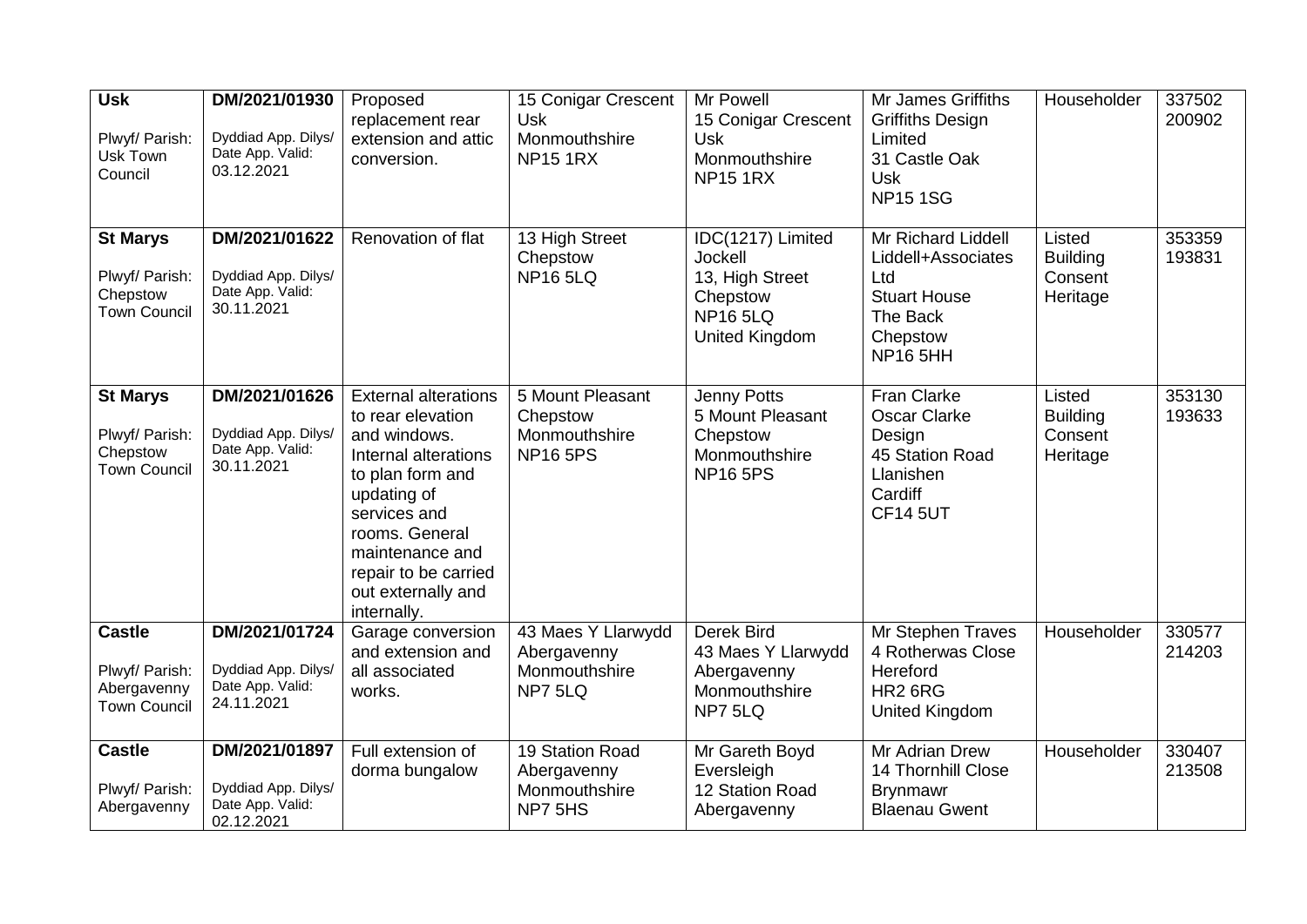| <b>Town Council</b>                                                                        |                                                                        |                                                                                                                                                                                                                                                      |                                                                                           | Monmouthshire<br>NP7 5HS                                                                                                | <b>NP23 4SA</b>                                                                                               |                                             |                  |
|--------------------------------------------------------------------------------------------|------------------------------------------------------------------------|------------------------------------------------------------------------------------------------------------------------------------------------------------------------------------------------------------------------------------------------------|-------------------------------------------------------------------------------------------|-------------------------------------------------------------------------------------------------------------------------|---------------------------------------------------------------------------------------------------------------|---------------------------------------------|------------------|
| <b>Dixton With</b><br><b>Osbaston</b><br>Plwyf/ Parish:<br>Monmouth<br><b>Town Council</b> | DM/2021/01743<br>Dyddiad App. Dilys/<br>Date App. Valid:<br>10.11.2021 | Discharge of<br>condition12 (Tree<br>Protection Plan) for<br>planning decision<br>DM/2018/00894.                                                                                                                                                     | Hatcham Barn<br><b>Cwrt William Jones</b><br>Monmouth<br>Monmouthshire<br><b>NP25 3AE</b> | Mr Tom Mason<br><b>Circle Architecture</b><br>Hatcham Barn, Cwrt<br><b>William Jones</b><br>Monmouth<br><b>NP25 3AE</b> | Mr Tom Mason<br><b>Circle Architecture</b><br>52<br><b>Baysham Street</b><br>Hereford<br>HR4 0EU              | Discharge of<br>Condition                   | 351062<br>213006 |
| <b>Dixton With</b><br><b>Osbaston</b><br>Plwyf/ Parish:<br>Monmouth<br><b>Town Council</b> | DM/2021/01941<br>Dyddiad App. Dilys/<br>Date App. Valid:<br>30.11.2021 | Two storey<br>extension and<br>associated internal<br>alterations.                                                                                                                                                                                   | 2 Charles Close<br>Monmouth<br>Monmouthshire<br><b>NP25 3JD</b>                           | Mrs Lapping<br>2 Charles Close<br>Monmouth<br>Monmouthshire<br><b>NP25 3JD</b>                                          | <b>Elliott Pardington</b><br>Architecture<br>Drybridge House<br>Drybridge Park<br>Monmouth<br><b>NP25 5AS</b> | Householder                                 | 350617<br>214353 |
| <b>Drybridge</b><br>Plwyf/ Parish:<br>Monmouth<br><b>Town Council</b>                      | DM/2021/01940<br>Dyddiad App. Dilys/<br>Date App. Valid:<br>29.11.2021 | Building of a single<br>storey rear<br>extension at<br>approx. 8m wide x<br>4m deep into the<br>back garden of the<br>property and within<br>the permitted<br>boundary line. The<br>work includes the<br>removal of the<br>existing<br>conservatory. | 28 Willow Drive<br>Rockfield<br>Monmouth<br>Monmouthshire<br><b>NP25 5DW</b>              | Mrs Sheryl Westoby<br>28 Willow Drive<br>Rockfield<br>Monmouth<br>Monmouthshire<br><b>NP25 5DW</b>                      | No Agent                                                                                                      | Certificate of<br>Prop Lawful<br>Use or Dev | 349396<br>213023 |
| <b>Drybridge</b><br>Plwyf/ Parish:<br>Monmouth<br><b>Town Council</b>                      | DM/2021/01953<br>Dyddiad App. Dilys/<br>Date App. Valid:<br>03.12.2021 | Omission of<br>parapet to flat roof<br>of proposed rear<br>extension.                                                                                                                                                                                | 5 Rolls Avenue<br>Monmouth<br>Monmouthshire<br><b>NP25 5AY</b>                            | Mr Gareth White<br>5 Rolls Avenue<br>Monmouth<br>Monmouthshire<br><b>NP25 5AY</b>                                       | <b>Elliott Pardington</b><br>Architecture<br>Drybridge House<br>Drybridge Park<br>Monmouth<br><b>NP25 5AS</b> | <b>Non Material</b><br>Amendment            | 349891<br>213073 |